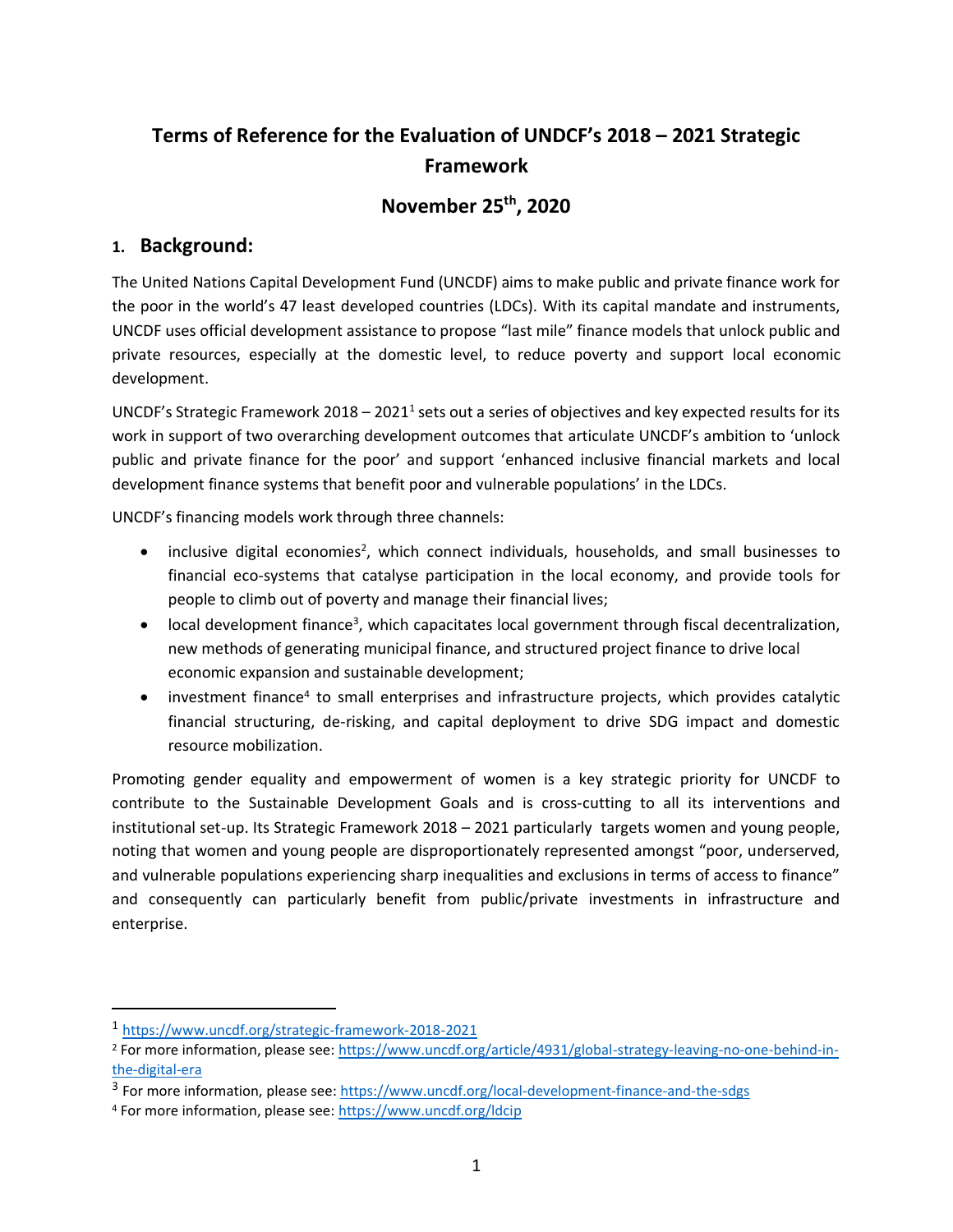#### *UNCDF's Strategic Framework*

As set out in Figure 1 below, UNCDF's Strategic Framework is structured according to a theory of change that articulates a set of expected 'output to outcome pathways' with progress under each of the two outcomes requiring, and contributing to, progress under the other. For example, the objective of 'building inclusive financial markets' is intended to contribute to helping poor households and SMEs access finance, while 'unlocking public and private finance for local investments' should help build robust local development finance systems. The Strategic Framework is also informed by a dedicated theory of change for gender equality and women's economic empowerment: *the Pathway to Gender Equality and Women's Economic Empowerment 2018 – 2021*<sup>5</sup> presented below in Figure 2 and by a set of risks and assumptions described in its Annex 3.

Figure 1: UNCDF's high-level theory of change



Source: UNCDF Strategic Framework<sup>6</sup>

<sup>5</sup> https://papersmart.unmeetings.org/media2/18271162/dp2018-5\_annex-3.pdf

<sup>&</sup>lt;sup>6</sup> This is further developed in Annex 2 of the Strategic Framework which presents results chains for both Outcome Areas and describes how the outcomes are intended to contribute to broader development impacts.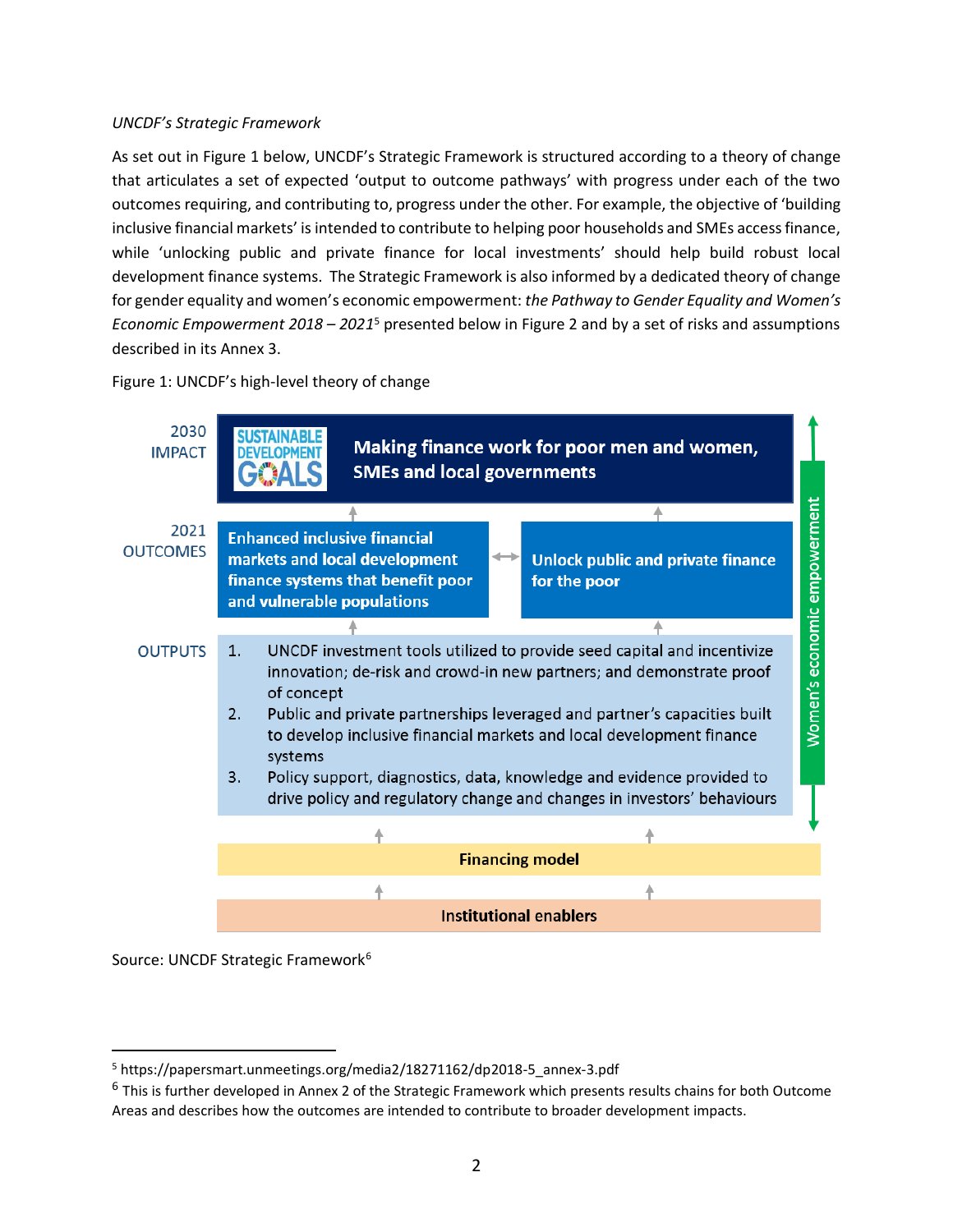Figure 2: UNCDF's Pathway to Gender Equality and Women's Economic Empowerment 2018 – 2021<sup>7</sup>



\* GE/WEE: Gender-equality and women's economic empowerment

Source: Annex 3, UNCDF Strategic Framework 2018 - 2021

The Strategic Framework is operationalized into a set of gender-responsive expected development and institutional results and indicators via the broader UNCDF *Integrated Results and Resources Matrix (IRRM)<sup>8</sup> ,* which is then further operationalized into a portfolio of programmes and projects across UNCDF's two programmatic divisions: the Financial Inclusion Practice Area (FIPA); the Local Development Finance Practice Area (LDFPA) which is supported in channeling finance to UNCDF partners by a third division: the Least Developed Country Platform (LDCIP).

The Strategic Framework also sets out a series of three institutional enablers – in the areas of 1) human resources, 2) management and 3) UNCDF's work around knowledge, thought leadership, communications and advocacy – which are intended to ensure that UNCDF has the systems, staff and tools to deliver the results that are set.

# **2. Evaluation Objectives and scope**

The evaluation of UNCDF's Strategic Plan 2018 – 2021 is being conducted in accordance with UNCDF's Evaluation Plan 2018–2021, and in line with UNDP's Evaluation Policy (to which UNCDF is party), which sets out a number of guiding principles for evaluation in the organization following the Norms and

<sup>7</sup> https://papersmart.unmeetings.org/media2/18271162/dp2018-5\_annex-3.pdf

<sup>8</sup>https://www.undp.org/content/dam/undp/library/corporate/Executive%20Board/2019/Annual-session/dp2019- 18\_UNCDF%20IRRM%202018.docx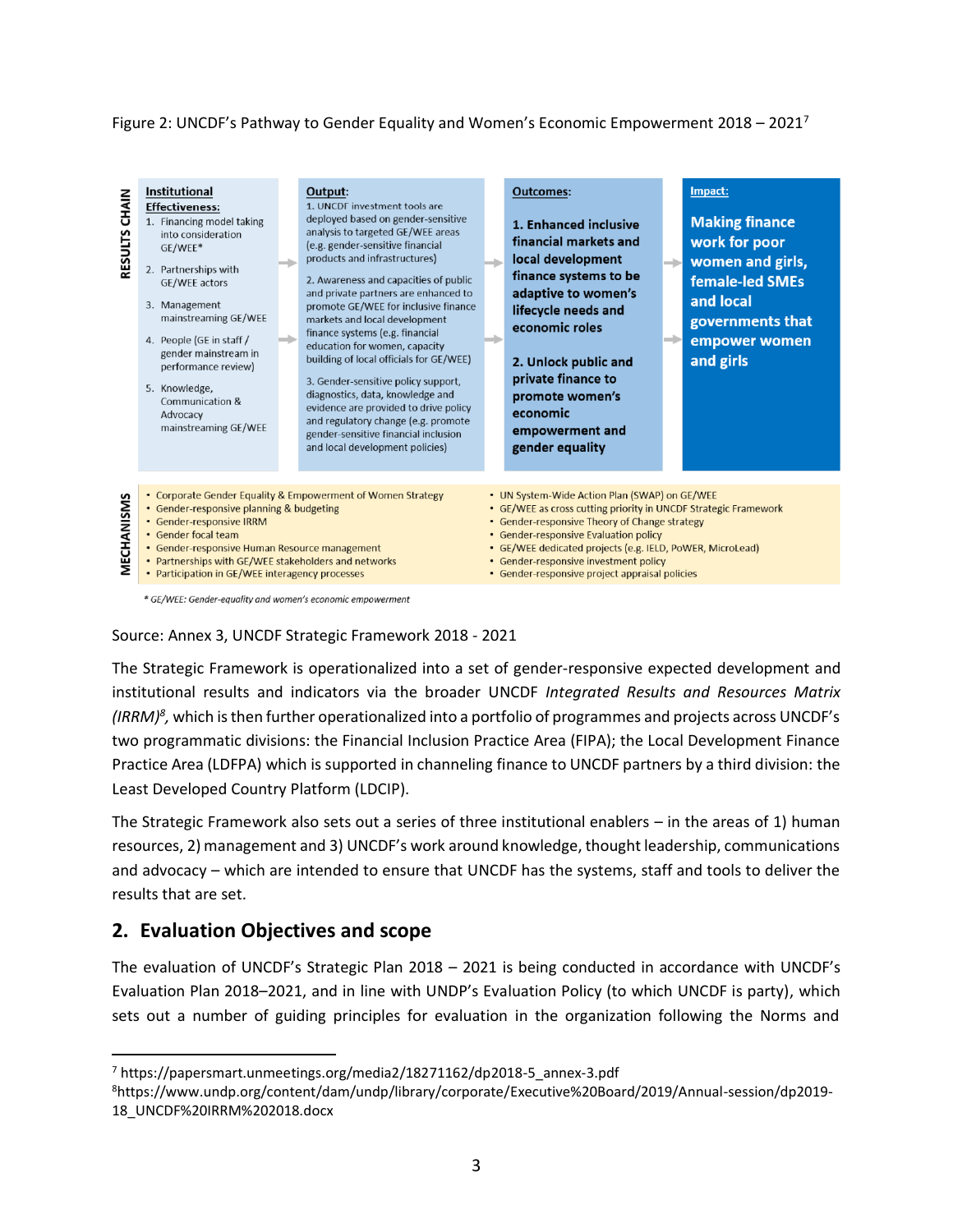Standards of the United Nations Evaluation Group (UNEG). Amongst the norms that the Policy seeks to uphold, the most important are that evaluation exercises be conducted by independent experts, and that they provide technically and methodologically credible findings that are useful, and can support the strategic learning and accountability objectives of UNDP and its associated agencies, including UNCDF.

The **purpose of the evaluation** is to strengthen UNCDF's accountability to its key development partners, including the Executive Board; support the development of the next Strategic Framework 2022 – 2025; and enable organisational learning. The evaluation will also look closely at UNCDF's performance against the gender strategy embedded into its Strategic Framework and is intended to fulfil the requirements of the evaluation performance criterion under the UN's System-Wide Action Plan on gender equality and women's empowerment (SWAP).<sup>9</sup> The primary users of the evaluation are UNCDF staff at all levels and UNCDF's Executive Board.

The **general objectives** of this evaluation are to:

- Generate evaluative evidence concerning the performance of UNCDF against the objectives and expected results of its Strategic Framework 2018 – 2021
- Assess UNCDF's organizational and programmatic performance in promoting gender equality and women's economic empowerment in the countries where UNCDF operates and in line with the objectives of the UN System-Wide Action Plan for Gender Equality and Women's Empowerment (SWAP).

The evaluation has been designed with the following **specific objectives**:

- To assess the relevance, coherence, efficiency, effectiveness and sustainability of UNCDF's organizational and programmatic work under its Strategic Framework 2018 – 2021, and in line with the objectives of UNCDF's gender strategy;
- To validate and explore further on the basis of existing evaluative and programmatic evidence UNCDF's contribution to making finance work for the poor – including women and girls - across a sample of programmes in its portfolio under the current Strategic Framework 2018-2021;
- To provide evidence-based and actionable recommendations to inform the drafting of the new Strategic Framework.

The **scope** of the evaluation is aligned with the overall objective of UNCDF's 2018 - 2021 Strategic Framework to make finance work for inclusion for men and women and for girls and boys, in collaboration with UNDP and other United Nations partners, and specifically UNCDF's objective to support the expansion of inclusive financial markets and local development finance systems that help unlock public and private finance at the local level in the Least Developed Countries.

<sup>&</sup>lt;sup>9</sup> The UN SWAP specifically requires signatories to conduct a corporate or institutional gender evaluation every five to eight years. More specifically, the evaluation should look at how UNCDF has used the Strategic Framework (SF), its GE/WEE pathway annexed to the Strategic Framework, and UNCDF's gender strategy (GS) to promote gender equality in UNCDF at the technical, policy and organizational levels within the organization. Please see Box 1 for more information.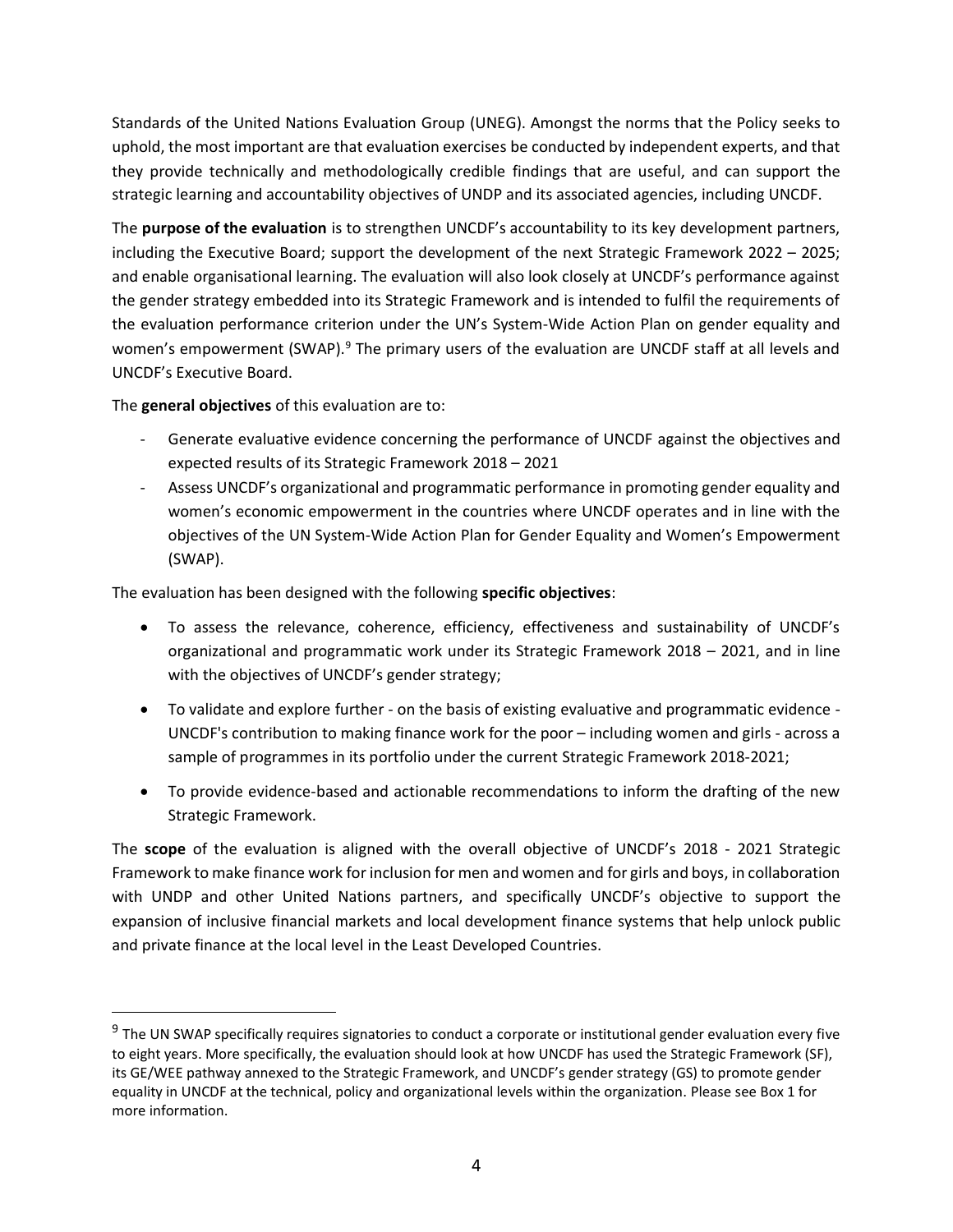It will cover two distinct but inter-linked results areas: i) the expected **programmatic** results and ii) the expected **institutional** results for UNCDF that are set out in the Strategic Framework and the accompanying Integrated Results and Resources Matrix.

The evaluation is also intended to cover the requirement for UN entities to commission periodic evaluations of their gender policies and strategies under the UN SWAP. For more information, please see box below:

#### **Box 1: Gender mainstreaming and the UN SWAP 2.0<sup>10</sup>**

As the international community recognized the necessity to integrate gender equality in the 'mainstream' of activities rather than address it as an 'add-on' activity it was, a strategy for gender mainstreaming (GM) - described by the UN's ECOSOC as: 'the process of assessing the implications for women and men of any planned action, including legislation, policies or programmes, in all areas and at all levels " - was established in 1995 with the B*eijing Platform for Action*. Responding in 2006 to a request from ECOSOC for a gender mainstreaming accountability mechanism within the UN system, the UN Chief Executives Board (CEB) endorsed a System-wide Policy on Gender Equality and the Empowerment of Women. The resulting UN-System Wide Action Plan (UN-SWAP), agreed in 2012 and coordinated by UN Women, is the accountability framework which for the first time has enabled gender issues to be mainstreamed systematically and measurably across all major institutional functions of the UN system entities. Upon expiry of the initial UN-SWAP duration, a second generation (UN-SWAP 2.0) was developed with widespread consultation across UN system entities and launched in 2018. It updated and expanded UN-SWAP 1.0, building refinements and lessons learned, as well as aligning it with the 2030 Agenda with a focus on results.

# **3. Approach and methodology**

The evaluation should be transparent, inclusive, participatory and utilisation-focused. The overall methodology will be organized following a theory-based approach reflecting UNCDF's theory of change set out in the Strategic Framework and its accompanying annexes. The proposed evaluation questions (which may be adjusted and/or refined during the inception phase) are framed overall by the UN/OECD DAC evaluation criteria and evaluators should draw upon a number of mixed methods (quantitative and qualitative) data to answer the evaluation questions. The overall methodology will be based on three concrete pillars:

• UNCDF's theory of change set out in UNCDF's Strategic Framework 2018 – 2021 and how this have been operationalized into a set of gender-focused expected results in the revised 2018 – 2021 *Integrated Results and Resources Matrix* and as well as in the programme and project documents across UNCDF's portfolio of interventions;

 $10$  For more information, please see: https://www.unwomen.org/en/how-we-work/un-systemcoordination/promoting-un-accountability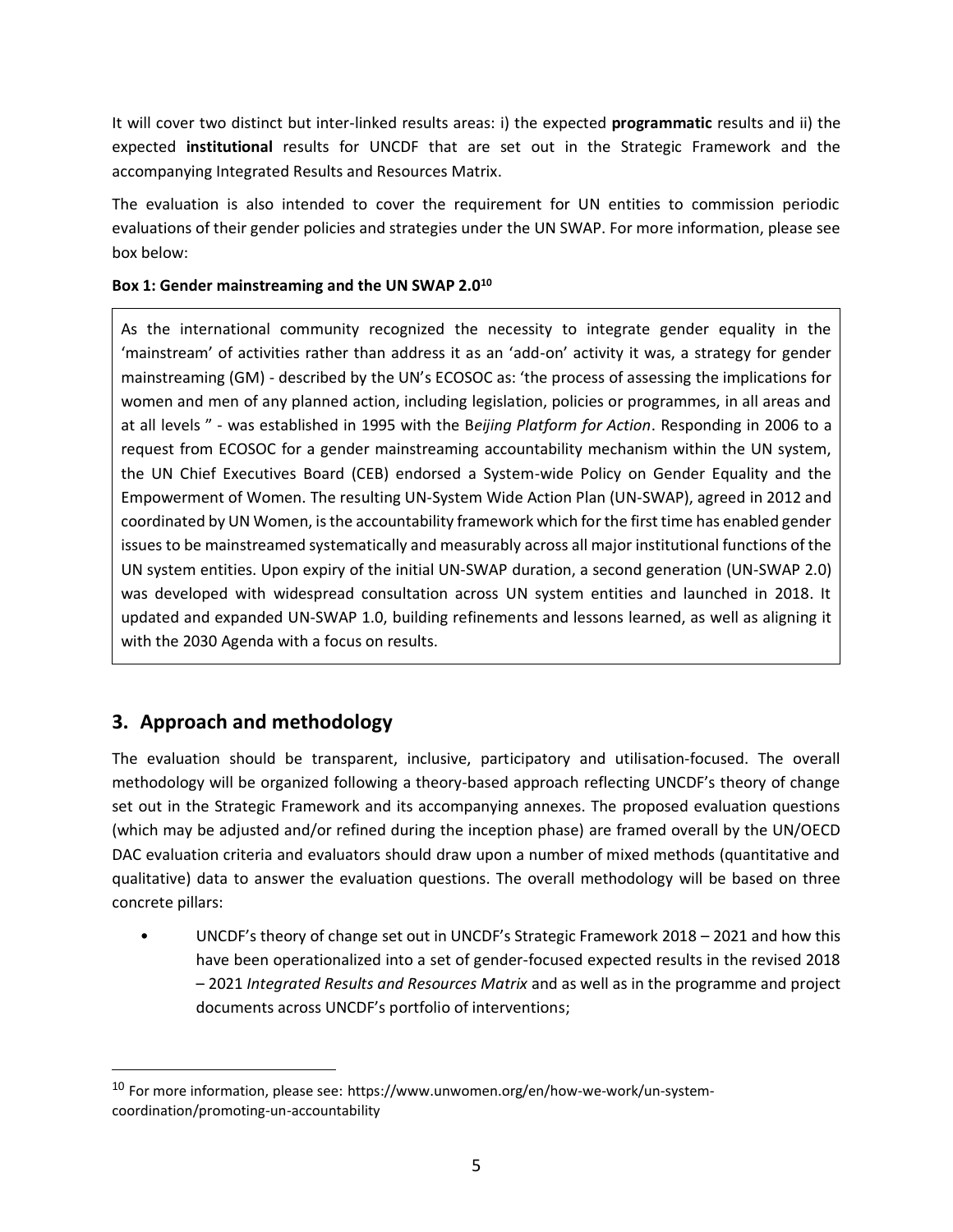- An evaluation matrix, grouping key evaluation questions and sub-questions by broad UN/OECD DAC evaluation criteria generating analysis at different levels of UNCDF's results chain: and notably in terms of the relevance, efficiency, effectiveness and likely sustainability of UNCDF's work;
- A data collection and analysis toolkit for the evaluation describing the quantitative and qualitative primary and secondary data collection tools that will be deployed to generate, collect and analyse data to answer the evaluation questions.

## **a. UNCDF Theory of Change**

The high-level theory of change set out in Figure 1 is supported by a more detailed theory of change presented in Annex 2 to the Strategic Framework<sup>11</sup>. This includes detailed results chains supporting the achievement of Outcome 1, which targets 'enhanced inclusive financial markets and local development finance systems that benefit poor and vulnerable populations' and Outcome 2, which aims at 'unlocking public and private finance for the poor. These are further operationalised into a set of expected results and targets in the Integrated Results and Resources Matrix in Annex 1.

UNCDF's theory of change is also backed up by a set of assumptions and risks at the output, outcome and impact levels. In finalising the analytical framework for the evaluation during the inception phase, it will be important that these assumptions and risks are incorporated into the evaluation matrix.

#### **b. Evaluation Questions**

The specific focus of the evaluation questions will be finalised in the inception report in the form of an evaluation matrix that will respond to the specific expectations for the evaluation from UNCDF's senior managers and key stakeholders. In general, the evaluation should examine the results that have been achieved or expected to be achieved under the Strategic Framework, including UNCDF's progress against its gender strategy. The evaluation will also attempt to understand what worked and what did not work regarding planning, implementation and processes related to the Strategic Framework.

| <b>Evaluation</b><br><b>Criterion</b>    | <b>Evaluation Questions</b>                                                                                                                                                                                                                                                                                                                                                                                                                                                                     |  |
|------------------------------------------|-------------------------------------------------------------------------------------------------------------------------------------------------------------------------------------------------------------------------------------------------------------------------------------------------------------------------------------------------------------------------------------------------------------------------------------------------------------------------------------------------|--|
| <b>Relevance and</b><br><b>Coherence</b> | How well has the Strategic Framework positioned UNCDF to respond to the<br>$\bullet$<br>2030 Agenda and to the UN's evolving development finance architecture?<br>How well has the Strategic Framework supported the planning of UNCDF's<br>$\bullet$<br>programmatic work to unlock public and private finance for the poor in<br>LDCs?<br>How relevant has UNCDF's support to gender mainstreaming and women's<br>$\bullet$<br>empowerment been to the needs of its partner countries and how |  |

Below are a set of draft questions that should help bidders propose a methodology for the evaluation.

<sup>11</sup> https://www.uncdf.org/strategic-framework-2018-2021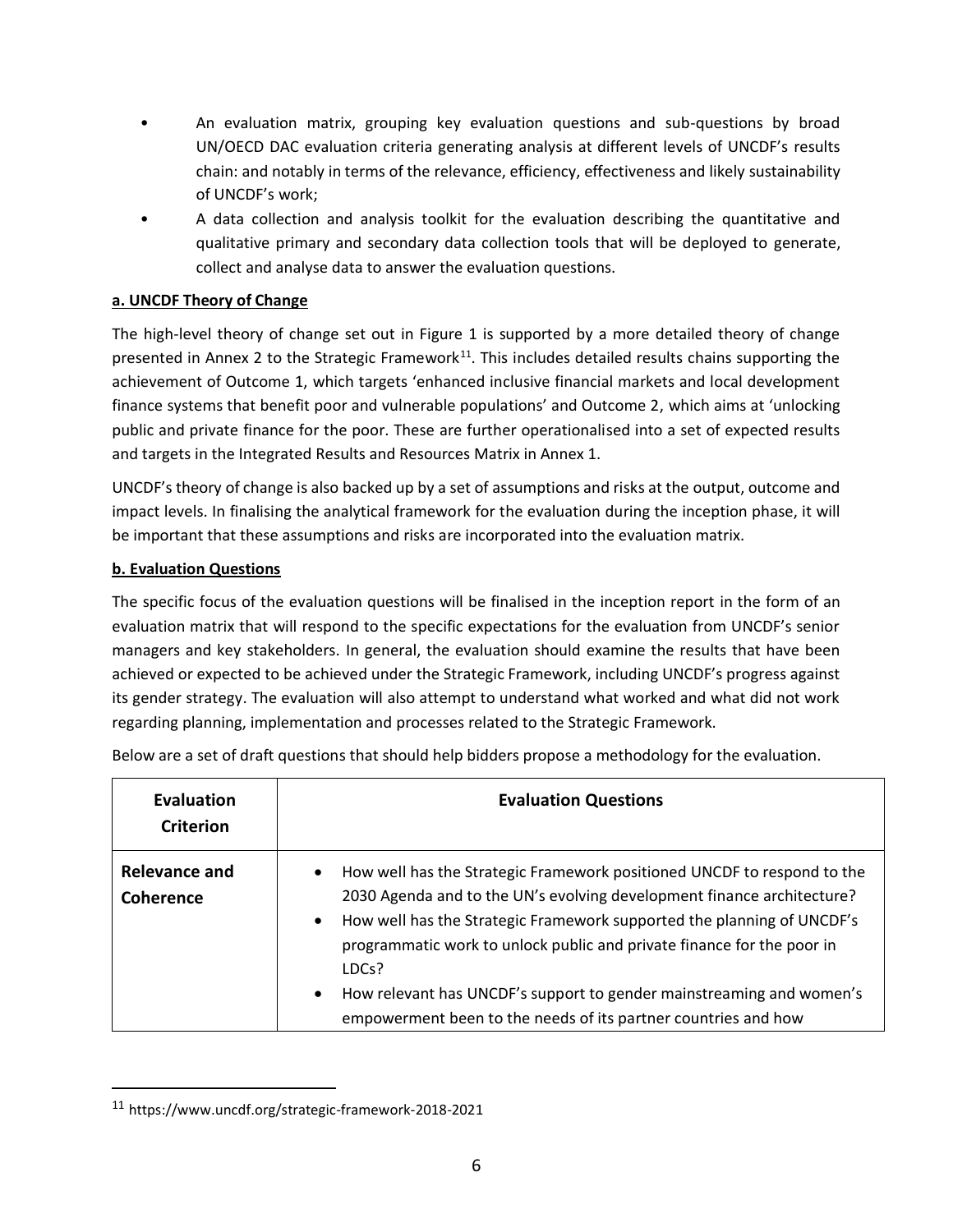|                                       | consistent has it been with UNCDF's mandate to unlock public and private<br>finance for the poor in the LDCs?<br>How relevant has UNCDF's Gender Strategy been in supporting the<br>$\bullet$<br>mainstreaming of gender equality and women's empowerment within<br>UNCDF in line with the priorities of the System-Wide Action Plan 2.0?                                                                                                                                                                                                                                                                                                                                                                                                                                            |
|---------------------------------------|--------------------------------------------------------------------------------------------------------------------------------------------------------------------------------------------------------------------------------------------------------------------------------------------------------------------------------------------------------------------------------------------------------------------------------------------------------------------------------------------------------------------------------------------------------------------------------------------------------------------------------------------------------------------------------------------------------------------------------------------------------------------------------------|
| <b>Efficiency</b>                     | To what extent have UNCDF resources been used efficiently in delivering the<br>expected results of the Strategic Framework?<br>How efficient is coordination and collaboration, specifically management<br>arrangements, at the global and country levels, in supporting the<br>implementation and results achievement of the Strategic Framework?<br>How well are the priorities and mechanisms of UNCDF's support to gender<br>$\bullet$<br>mainstreaming and women's empowerment embedded in UNCDF policy and<br>programme development and implementation (for example in programme<br>strategy, programme implementation and results monitoring systems)?<br>How adaptable has UNCDF proven to be to the requirements of the COVID<br>global emergency in its partner countries? |
| <b>Effectiveness</b>                  | How effective has UNCDF been in achieving the expected outcomes of its<br><b>Strategic Framework?</b><br>How have UNCDF's different partnerships and stakeholder relationships<br>٠<br>contributed to the outcomes of the Strategic Framework?<br>To what extent has UNCDF programming contributed to gender responsive<br>and transformative results in its partner organisations, and in the broader<br>policy and market systems in which UNCDF is active?                                                                                                                                                                                                                                                                                                                        |
| <b>Sustainability</b>                 | How sustainable is UNCDF's work at the level of markets and policy systems<br>likely to be?<br>How sustainable is UNCDF's work at the partner level (local governments,<br>inclusive finance partners, MSMEs, regulators and national decision makers)<br>likely to be?<br>How sustainable are the results from UNCDF's gender strategy likely to be?<br>Which organisational level results, if any, are not likely to be sustained<br>without continued investment, either technical, financial, or through other<br>activities?                                                                                                                                                                                                                                                    |
| <b>Cross Cutting</b><br><b>Issues</b> | To what extent has the Strategic Framework enabled the incorporation of<br>core 'leaving no one behind' principles in UNCDF's work, such as human<br>rights, gender equality, and equal opportunities for people with disabilities<br>and marginalised groups?                                                                                                                                                                                                                                                                                                                                                                                                                                                                                                                       |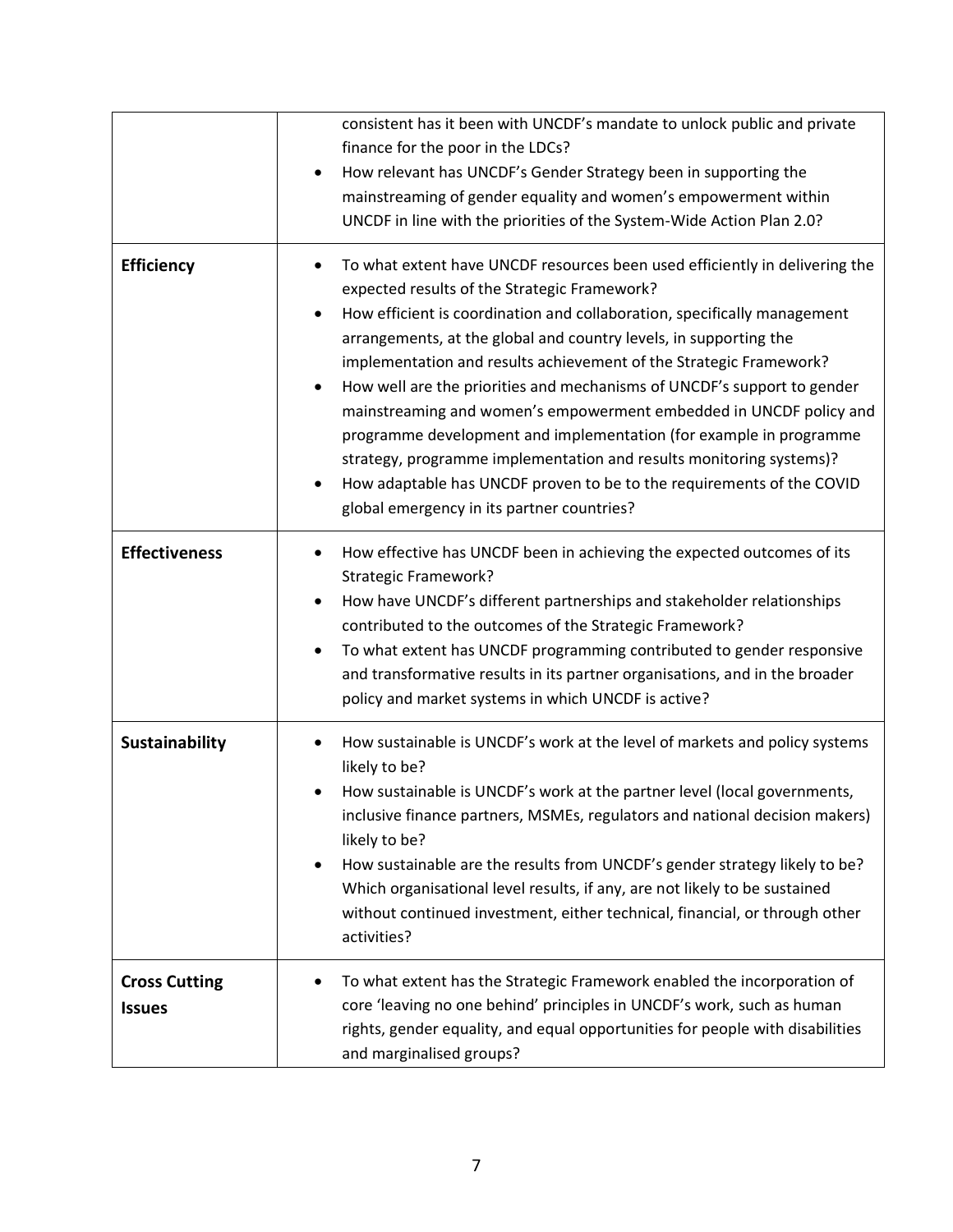|  | To what degree was the UNCDF Strategic Framework sufficiently flexible and    |
|--|-------------------------------------------------------------------------------|
|  | adaptable to address the challenges caused by the global COVID $-$ 19 crisis? |

#### *c.* **Methodology and data sources**

Within the broader framework of a theory-based evaluation design, the methodological approach for the evaluation should combine both synthesis of existing secondary data documenting and reporting UNCDF's performance at different stages of the planning and implementation cycle of the Strategic Framework, as well as generation of new primary data to answer the evaluation questions. Interested bidders are requested to propose a set of mixed method data collection and analysis techniques that can answer the evaluation questions in a cost-effective manner and in full respect of UN standards for gender-responsive collection and analysis of data.

Examples of data collection techniques could include desk review, group interviews/focus groups, individual key informant interviews and surveys. Anonymity and confidentiality should be ensured throughout the process and when reporting in the final evaluation report. An important source of additional data will be evaluations completed by UNCDF's Evaluation Unit over the period 2018 – 2020 which have been subject to external quality assessment by the Independent Evaluation Office.<sup>12</sup>

In line with the second objective of this evaluation to assess UNCDF's performance in implementing its Gender Strategy, an important source of secondary quantitative and qualitative data will be UNCDF's annual submissions to the UN-SWAP 2.0 reporting exercise - coordinated by UN Women - and organized according to the 17 system-wide performance indicators.

## **4. Management and Stakeholder Engagement**

#### **Management of the evaluation**

In line with the organisational set up for evaluation in UNCDF, the Evaluation Unit – reporting directly to the Executive Secretary of UNCDF and working with a team of specialised, independent evaluators - is responsible for the management of this evaluation, and for the overall quality of the evaluation report in line with the standards arising from the *UNDP Evaluation Policy*, the *UN Evaluation Group Code of Conduct for Evaluation in the UN System* and UN Evaluation Group *Guidance for Integrating Human Rights and Gender Equality in evaluation*.

To respect the principles of independent evaluation, the evaluation team will be fully responsible for planning and implementing the evaluation and coming up with evidence-based evaluation findings, conclusions and recommendations. The Evaluation Unit will provide substantive and logistical support where necessary.

<sup>&</sup>lt;sup>12</sup> All completed UNCDF evaluations are published alongside management responses on UNDP's Evaluation Resource Centre and can be found here:<https://erc.undp.org/evaluation/units/255>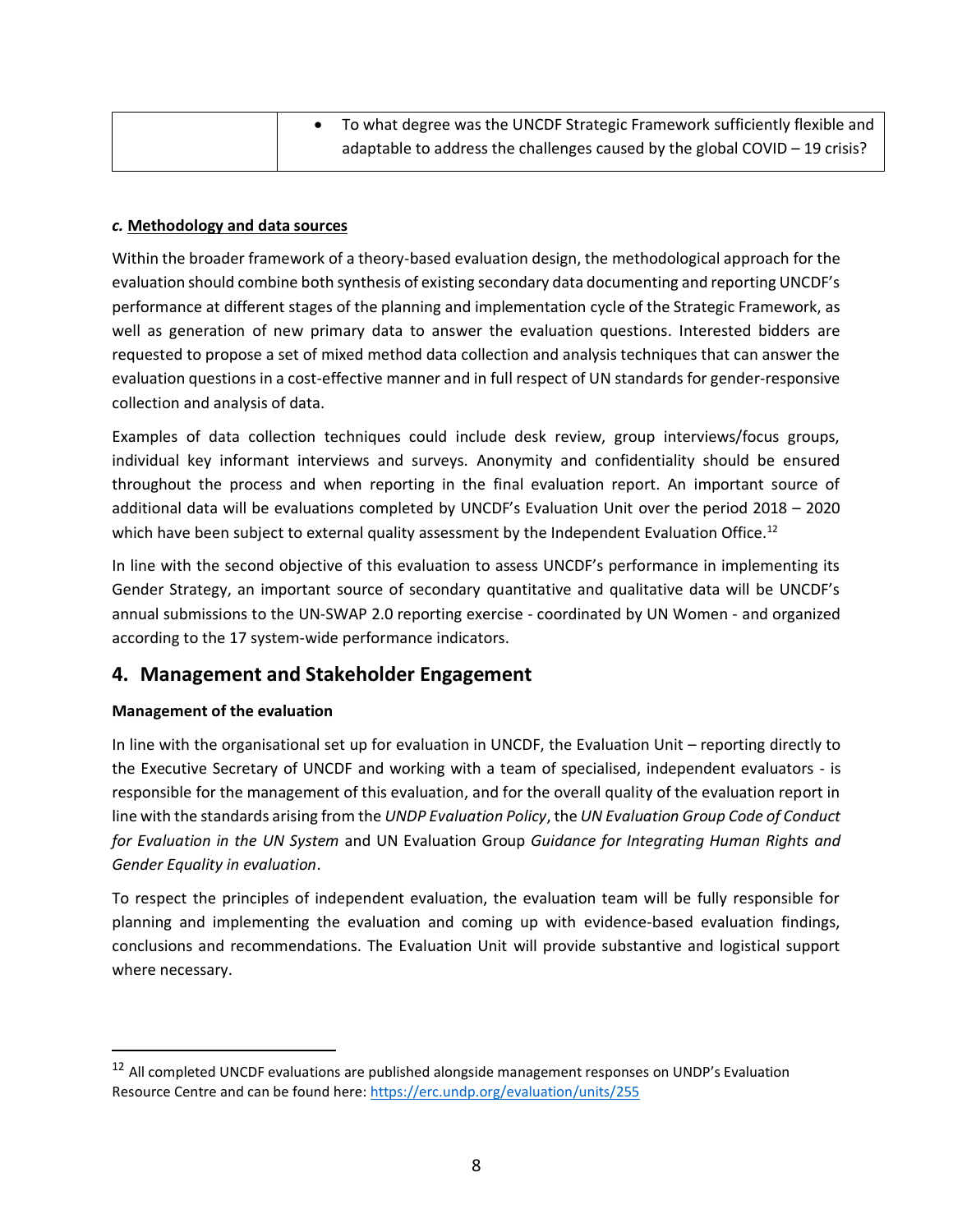The evaluation team is also responsible for respecting the ethical foundations of evaluation within the United Nations in line with relevant standards, including safeguarding the rights and confidentiality of information providers and taking measures to ensure the secure and transparent management and storage of data collected for the evaluation.

## **Core Stakeholders**

Starting with the inception phase, the evaluation will be managed in a way that ensures that representatives of key internal and external stakeholders - defined as those individuals, groups or entities directly involved in implementing the Strategic Framework or that support UNCDF to conduct its work are identified and consulted.

Core UNCDF stakeholders include:

- Member States, programme countries and donor countries;
- Partner organisations of the UN system, including UNDP as UNCDF's administering agency, Development Coordination Offices, Resident Coordinator's Offices and other UN organisations with which UNCDF regularly cooperates;
- Central and local governments in the LDCs; public and private sector actors involved in regulating and participating in public and private local development finance systems; actors involved in regulating and participating in inclusive finance systems;
- UNCDF staff and management, including those at HQ and country offices.

To strengthen the independence of the exercise, the Unit will be supported by UNDP's Independent Evaluation Office, which will play a supervisory role at key points in the evaluation exercise.

## **Advisory Panel**

Finally, to support ownership and later utilisation of the report by UNCDF management, the Evaluation Unit will work with an Advisory Panel throughout the evaluation. The Advisory Panel will be made up of representatives of UNCDF's Senior Management Team, UNDP's Independent Evaluation Office and representatives from Member States as appropriate.

The main responsibilities of this Panel are to provide guidance in relation to the evaluation questions, stakeholders and information expected from the evaluation. The Panel will also review the inception report and draft report(s). In line with UN evaluation standards around independence and objectivity, the focus of these reviews should be factual accuracy and quality assurance against the evaluation ToR and the approach agreed for the evaluation in the inception report.

# **5. Planned timeframe and evaluation deliverables**

The timeframe for the evaluation is the period from December 2020 – May 2021. Evaluators will be expected to work from home and conduct most of their data collection work using modern technologies such as Zoom and online data gathering platforms.

The main evaluation deliverable is the evaluation report. It will be drafted according to UNCDF's template for evaluation reports.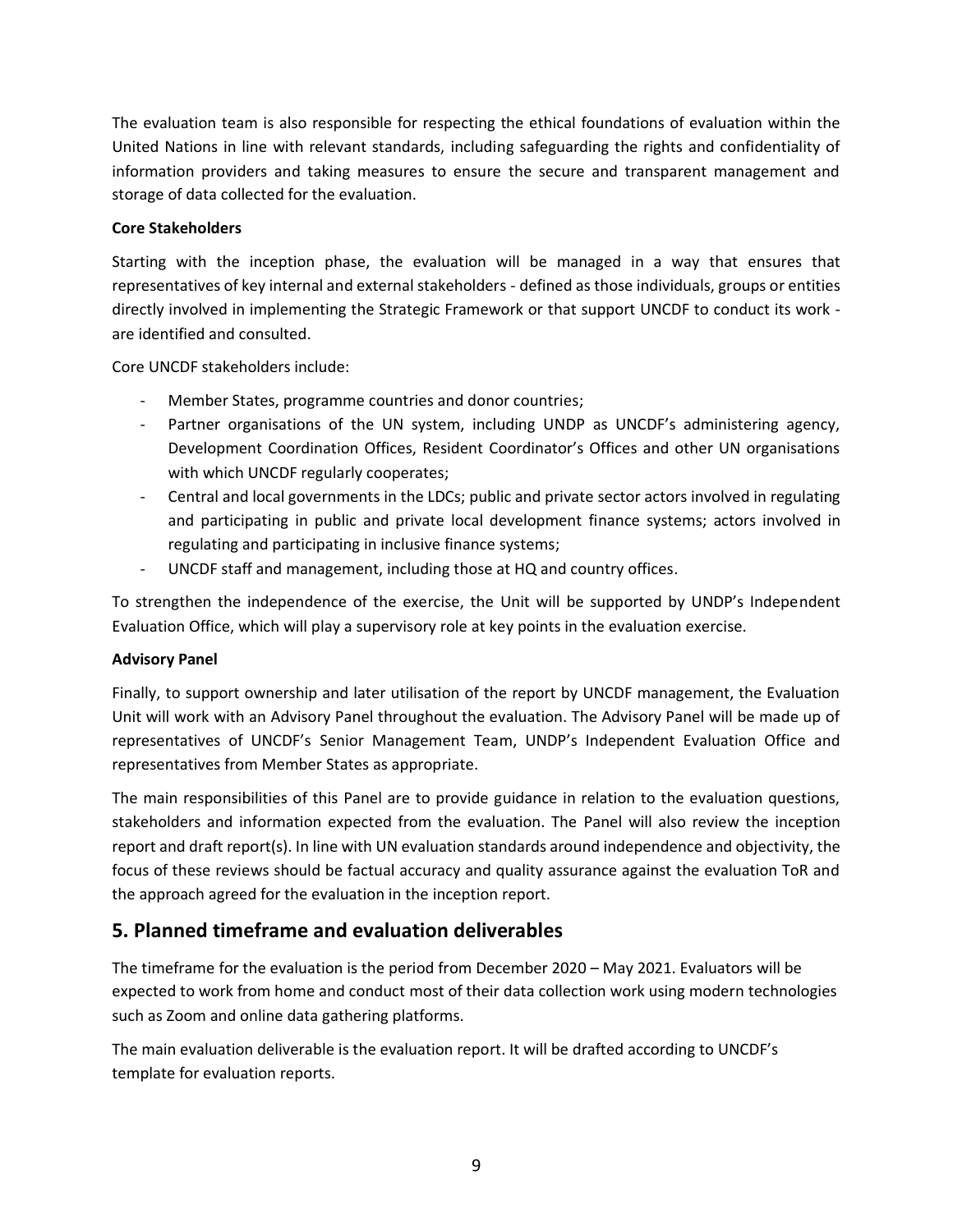It will be important that the evaluation team is available for various dissemination activities of the findings of the report, starting with technical and then policy-level debriefs of emerging and then final evaluation findings. More information on this will be provided during the inception phase of the evaluation.

| Milestone plus deliverable                                                                   | Date                         |
|----------------------------------------------------------------------------------------------|------------------------------|
| Development of TOR                                                                           | October - November 2020      |
| Recruitment of independent evaluators                                                        | November - December 2020     |
| Inception phase culminating in an<br>inception report                                        | December 2020 - January 2021 |
| Data collection, analysis and synthesis                                                      | January 2021 - March 2021    |
| Debriefing/mini-workshop on preliminary<br>findings with identified UNCDF<br>stakeholders    | <b>March 2021</b>            |
| Draft and final reports the format for<br>which will be agreed during the inception<br>phase | April - May 2021             |
| Final report submitted to UNCDF<br>management at a HQ debrief                                | May 15 <sup>th</sup> 2021    |
| Management response completed and<br>available on Evaluation Resource Center                 | June 30 <sup>th</sup> , 2021 |

# **6. Duration and location of the work**

The evaluation will be undertaken over a period of 50 working days from December 2020 – June 2021. The number of working days available for the assignment overall is equal to 100 days in total.

The evaluation will mainly be conducted from consultants' home bases, with up to three potential visits to UNCDF's New York HQ if it is safe to do so and if such a mission is possible within the evaluation schedule.

# **7. Qualifications of the Team**

UNCDF is looking for a company that can provide an evaluation team that combines various expert profiles. These include: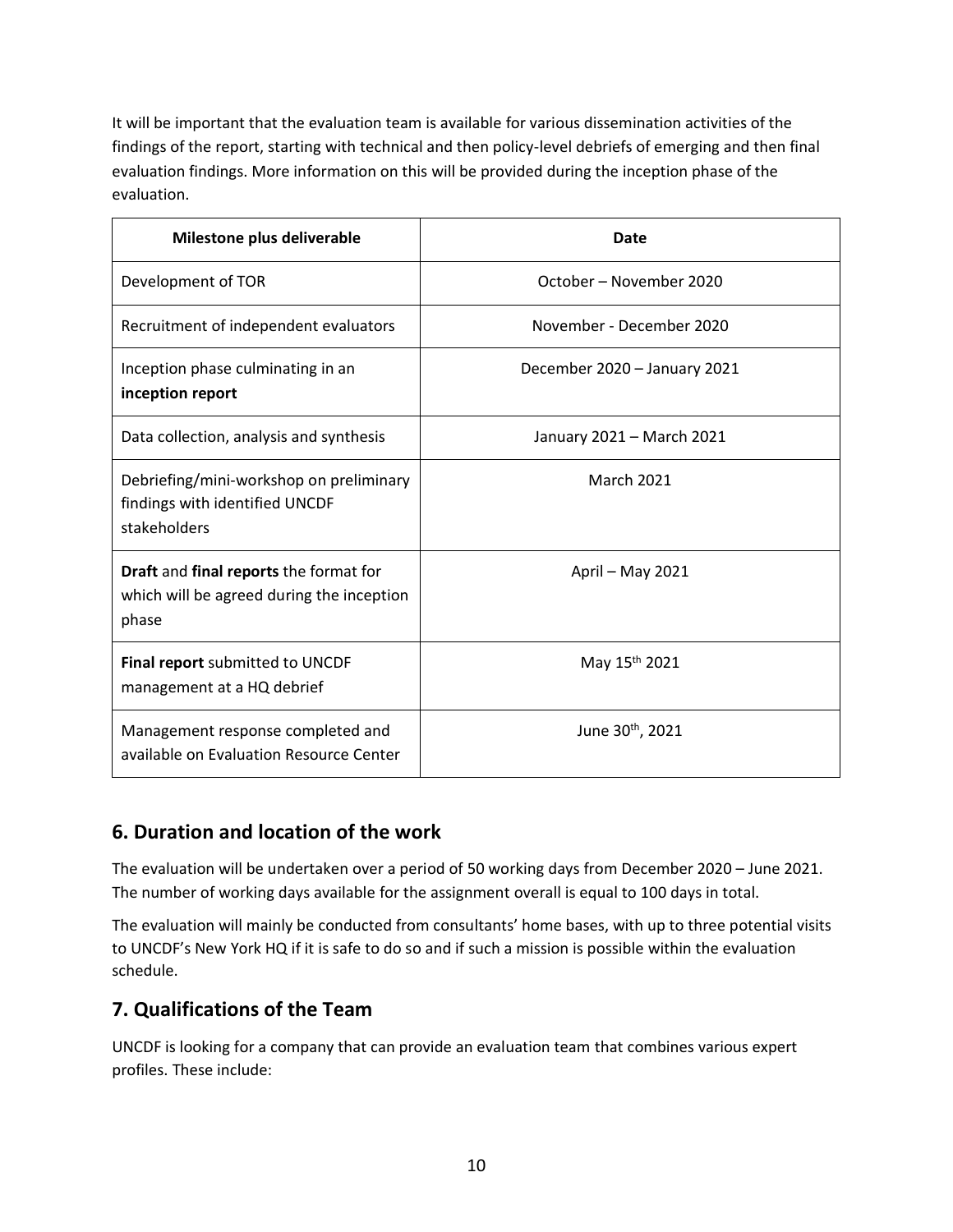i) Team Leader and evaluation expert with experience in evaluating the Strategic Plans of international organisations, as well as similar organizational assessment exercises

ii) two development finance experts with specific expertise and experience in each of UNCDF's two thematic practice areas of local development finance and digital inclusive finance, and knowledge and experience of working with the different investment finance modalities that UNCDF uses to achieve its results (grants, loans, guarantees, technical assistance etc) such as the instruments currently being deployed by UNCDF's LDC Investment Platform

iii) one gender expert who is knowledgeable about the priorities of the UN's approach to promoting gender equality and women's empowerment across all of its activities, including the UN's System-Wide Action Plan, and the steps being taken by specialized UN agencies to roll out strategies, policies and procedures to meet the objectives of gender-responsive economic development in UNCDF's partner countries

Together the team should have extensive evaluation experience, specifically within the international context and ideally within the United Nations. Knowledge and experience in strategic planning and organisational management are imperative, ideally within the settings of international development organisations with a development finance brief. The evaluation team should also strive for gender balance in its composition and in view of the current constraints linked to COVID should demonstrate experience in implementing evaluations remotely.

## **7.1 Evaluation Team Lead**

We expect the Team Leader for the evaluation to have extensive expertise in designing and managing evaluations of international organisations working in complex policy and institutional settings, and with specific experience of evaluating the results of strategic planning exercises.

The Team Leader should be able to demonstrate the following skills and experience:

- At least 15 years' experience of work within or for international organisations in the area of strategic planning, organizational assessment, evaluation, results-based management or measurement, including experience of managing international evaluation teams and working with virtual and remote data collection techniques
- Extensive knowledge and experience of working with different evaluation methodologies and approaches, including theory-based evaluation, used in international development
- Familiarity and experience with the mandates and operations of development finance agencies working in the international space and/or international organisations working to support (local) economic development in developing countries
- Familiarity with the UN system preferred, including UNDP and UNCDF

-

## **7.2 International development finance experts (2)**

The team should include at least two development finance experts with experience and expertise in UNCDF's two thematic areas of specialization: digital financial inclusion and local development finance as mechanisms to unlock public and private finance for the poor in the Least Developed Countries (LDCs) as well as knowledge of, and experience in, deploying the full range of investment finance instruments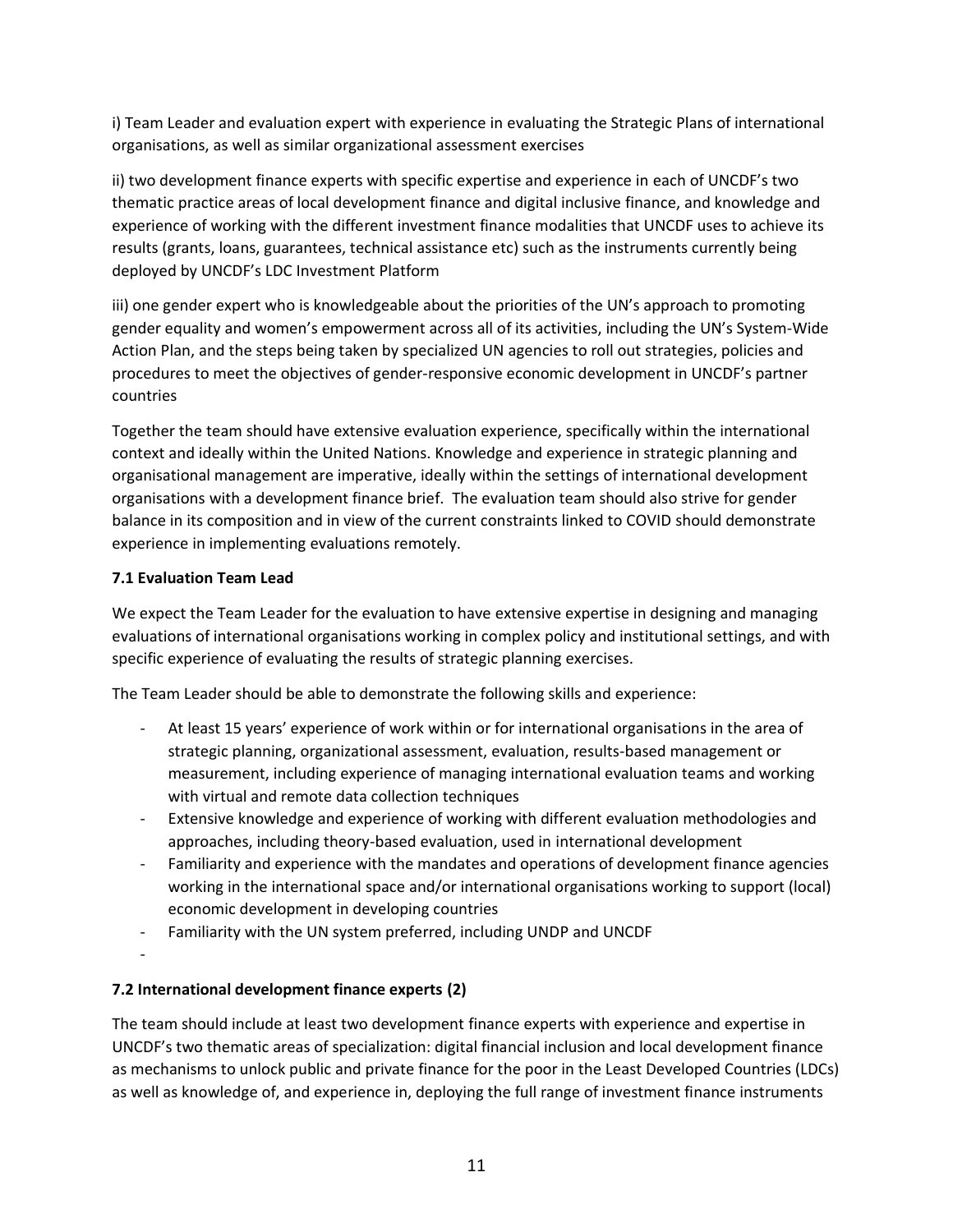that UNCDF has at its disposal (grants, loans, technical assistance and guarantees). Collectively it is expected that the team has the expertise and experience to assess the work of the full range of UNCDF's operations and activities in the areas of local public and private development finance, inclusive finance and investment finance in LDCs.<sup>13</sup>

In more detail, the specific skills and experience sought are in at least some of the following areas:

#### **Financial inclusion**

- Technical expertise and experience in designing and managing interventions in the field of digital financial inclusion, financial inclusion diagnostics, and the development of financial inclusion markets in developing countries and LDCs working with a variety of partners such as government regulators, private sector actors as well as financial service providers
- Knowledge of, and experience in applying, good practice in measuring the results of inclusive finance interventions at the level of financial service providers as well as at the level of the markets and policy systems that UNCDF is trying to influence
- Expertise and experience in designing and conducting evaluations in the field of financial inclusion, especially digital, in developing countries; familiarity with approaches used to assess progress in market development in financial inclusion systems
- Knowledge of, and experience with, applying approaches to promote gender equality and women's empowerment in international development interventions targeting financial inclusion

#### **Local Development Finance**

- Expertise and professional experience in the fields of local economic development, public finance, inter-governmental fiscal transfer systems and public and private partnerships particularly at the municipal and local levels
- Knowledge and expertise of approaches to international development finance, including experience in designing, managing and assessing the performance of development finance instruments supporting infrastructure development in developing countries at the national and local levels. This experience can include expert knowledge and awareness of different tools and methods to promote and enhance local fiscal systems (including for example municipal finance, knowledge of public-private partnership mechanisms, knowledge of SME financing).
- Technical expertise and experience in supporting interventions to strengthen local government finance and local economic development finance systems in the least developed countries, including evidence of engaging with sub-national layers of government and with the practice of local economic development (such as support to inter-governmental fiscal transfer system, local government revenue systems, public financial management, infrastructure finance and investment at the sub-national level and local economic development activities such as clustering, promoting economic activity with specific social impacts).

## **Investment financing**

<sup>&</sup>lt;sup>13</sup> Please see the original ToR for the RfP for more information on the work done by UNCDF and the skills sought to evaluate it.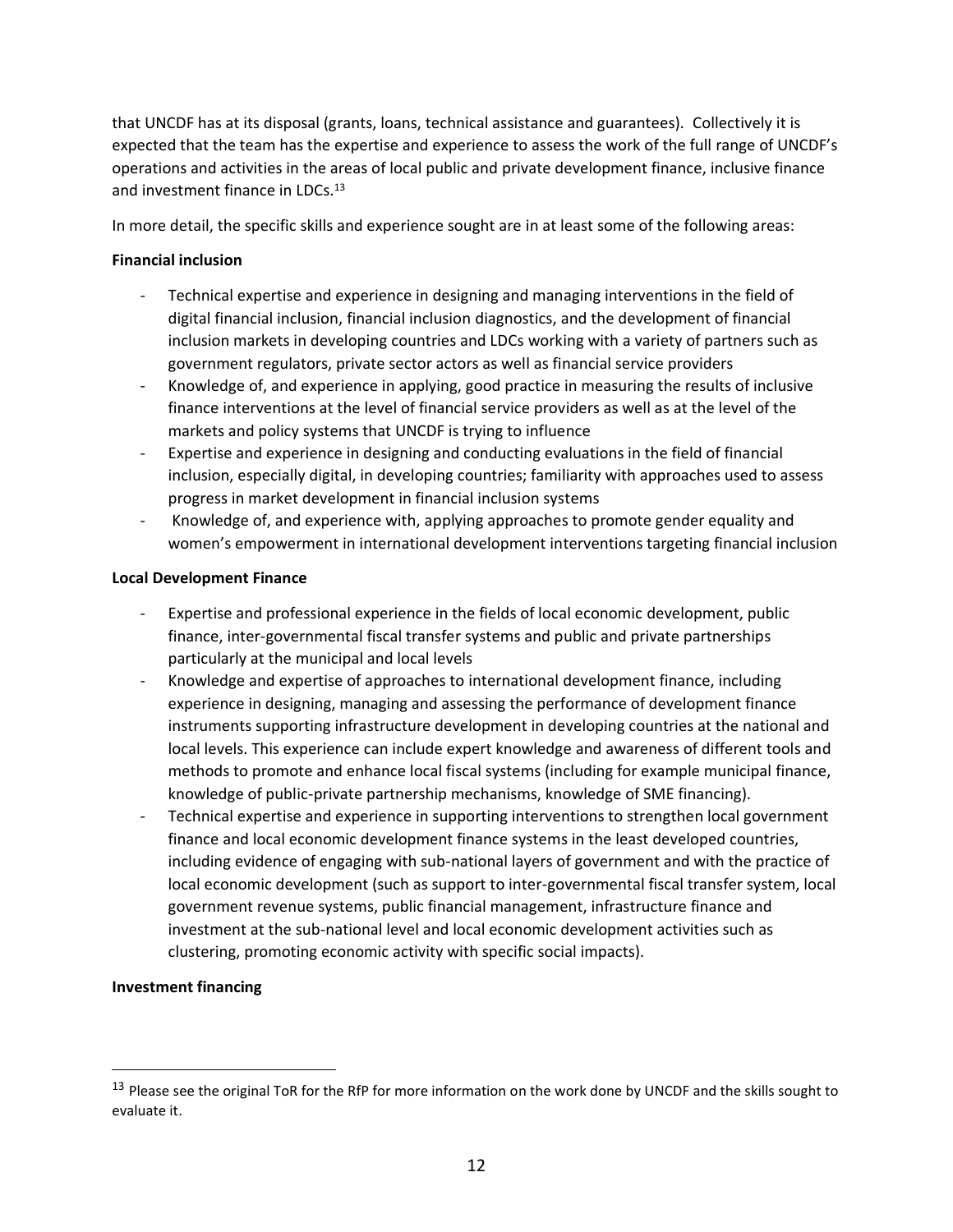- Knowledge and experience of the full impact investment management cycle in an international development finance organization including setting objectives, establishing organizational standards on accountability, due diligence, monitoring and transparency, promoting portfoliolevel management to ensuring sustainable impact post-investment
- An understanding of the appropriate results measurement frameworks for impact investments including the expected financial and development impacts, and the tools used to measure these results, including standards such as the IFC Impact Management Principles, Impact Management Project, GIIN framework as well as emerging standards around measuring the results of blended finance interventions, among others

## **7.3 Gender expert**

Under the supervision of the Team Leader, the gender expert will be responsible for designing and implementing an approach to assessing UNCDF's performance against its gender policy and strategy as well as the pathways to gender impact set out in Annex to the Strategic Framework. A core task will be to review UNCDF's annual submissions to the System-Wide Action Plan (SWAP) exercise against the thirteen dimensions of performance and conduct additional data collection and analysis to answer the gender-focused questions in the matrix. More broadly, the team will be expected to rely on the *UNEG Guidance on conducting institutional gender evaluations* under the SWAP as guidance. Specific skills and guidance sought include:

- Knowledge and, ideally, experience of supporting the UN's System Wide Action Plan on promoting gender equality and women's empowerment across all dimensions of the work of UN organisations, and the steps being taken by UN agencies to roll out strategies, policies and procedures to meet the objectives of gender-responsive economic development in UNCDF's partner countries
- Knowledge and experience of approaches to supporting women's economic empowerment through support to local government planning, gender-lens investment work, support to women's micro and small enterprise development as well as gender-focused financial inclusion initiatives
- Knowledge of approaches to support sub-national governments integrate gender responsive into their planning work

## **8. Selection process**

## **8.1 Selection process and proposal requirements**

UNCDF will attempt in the first instance to procure an evaluation from UNCDF's Long-Term Agreement arrangement with a set of pre-selected evaluation firms. Interested bidders should submit a proposal that meets the requirements stated below.

Consistent with the principles of fairness, transparency and best value for money prescribed by the United Nations public procurement rules, UNCDF shall "call-off" the services of the LTA holders based on a process of secondary competition. Under the secondary competition, UNCDF will solicit proposals from the LTA holders, and the firm that presents the proposal that achieves the highest combined technical and financial score will be awarded the call-off in the form of a Purchase Order (PO). The TOR for the calloff shall be attached to the PO.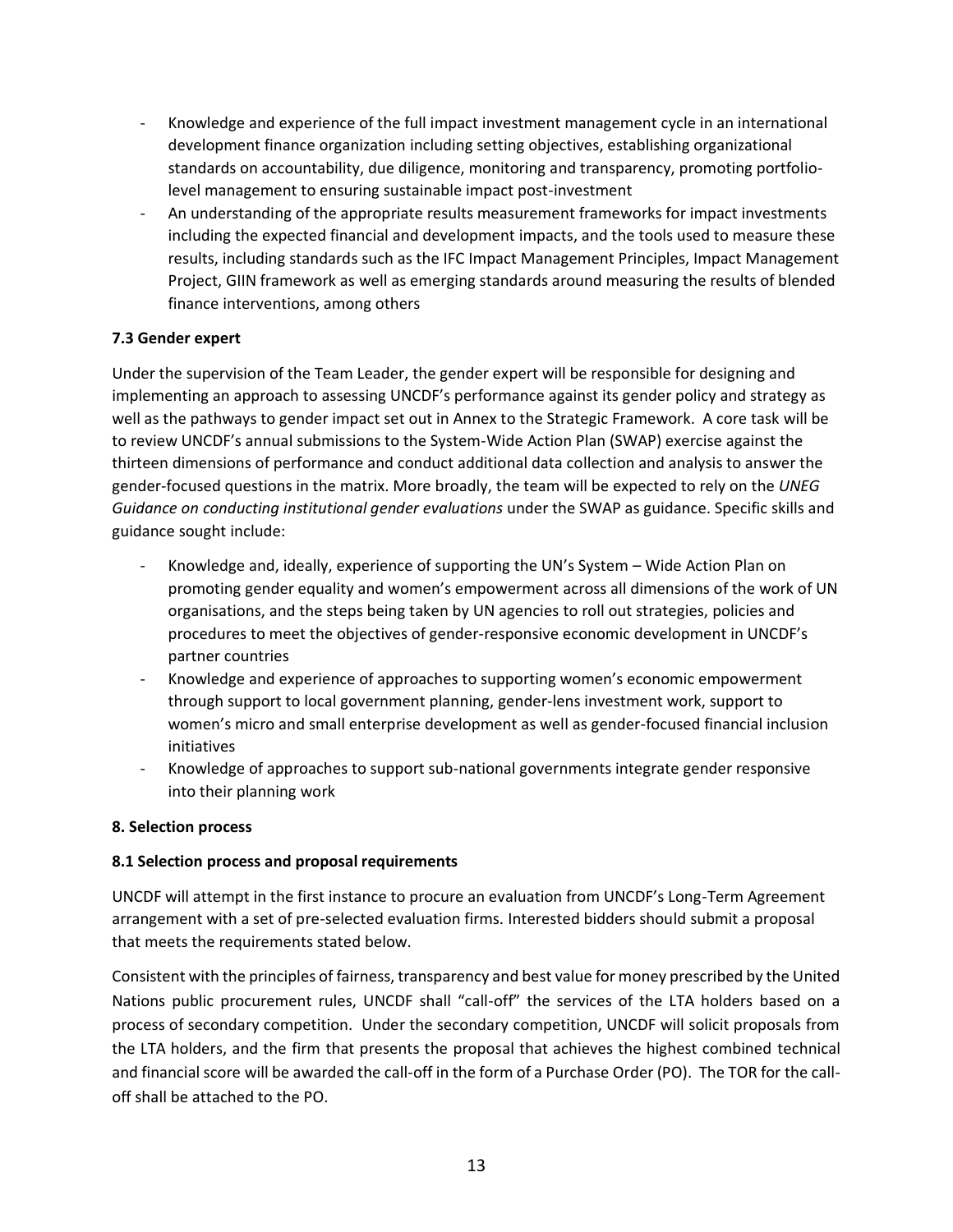During the secondary competition, UNCDF will send the TORs to LTA holders and provide a fixed period (two weeks maximum) to submit a technical and financial proposal. The technical proposal should include a proposed methodology for the evaluation - not more than 10 pages - as well as the names, CVs and roles of the evaluation experts proposed to conduct the evaluation. The LTA holder shall endeavor to draw from the pre-approved experts under the LTA to the extent that their expertise matches the requirements of this evaluation, drawing on additional experts as necessary.

UNCDF shall perform a comparative analysis and evaluate the proposals received using the 70:30 method, with 70% of scores going to the technical proposal and 30% to the financial offer. The LTA holder who achieves the highest combined score shall receive the call-off PO and perform the assignment. The comparative analysis of the technical proposal will focus on the appropriateness of the proposed methodology and team to the evaluation terms of reference.

The technical proposal shall consist of:

- A focused proposed methodology, approach and implementation plan for the evaluation (maximum 10 pages);
- Presentation of the proposed evaluation team, drawn from the pre-approved list of experts in the LTA. For team members sourced outside of the pre-approved list, a complete CV and justification for not sourcing from the pre-approved list shall be provided;
- As part of the final stage of the technical assessment, an interview will be conducted for all proposed team members.

The technical proposal will be assessed against the following criteria:

|                    | 1. Proposed Methodology, Approach and Implementation Plan                                                                                                                                                                                                                                                                                                                                                                                                                                                                                                                                                                                                                                                                                                                                                                                                                                                                                                                                                    | <b>Points obtainable</b> |  |  |
|--------------------|--------------------------------------------------------------------------------------------------------------------------------------------------------------------------------------------------------------------------------------------------------------------------------------------------------------------------------------------------------------------------------------------------------------------------------------------------------------------------------------------------------------------------------------------------------------------------------------------------------------------------------------------------------------------------------------------------------------------------------------------------------------------------------------------------------------------------------------------------------------------------------------------------------------------------------------------------------------------------------------------------------------|--------------------------|--|--|
| 1.1<br>limited to: | Appropriateness of evaluation design to the intervention [UNCDF<br>Strategic Framework] being evaluated. This includes but it is not                                                                                                                                                                                                                                                                                                                                                                                                                                                                                                                                                                                                                                                                                                                                                                                                                                                                         | 175                      |  |  |
| $\bullet$          | Appropriateness of the overall methodological approach to<br>an evaluation of this kind and variety of evaluation methods<br>and techniques/lines of evidence being proposed to answer<br>the evaluation questions (including those focused on<br>UNCDF's gender strategy), bearing in mind the complex<br>nature of the financial and market systems that UNCDF is<br>seeking to influence under its Strategic Framework<br>Quality and appropriateness of the proposed evaluation<br>matrix, including proposed judgement criteria/performance<br>indicators and different lines of evidence that will be<br>deployed to answer the evaluation questions throughout<br>the matrix<br>Quality and appropriateness of the data collection strategy<br>to be applied in answering the evaluation questions,<br>including details of the qualitative and quantitative tools<br>that will be used in managing existing secondary data and<br>generating new primary data to answer the evaluation<br>questions. |                          |  |  |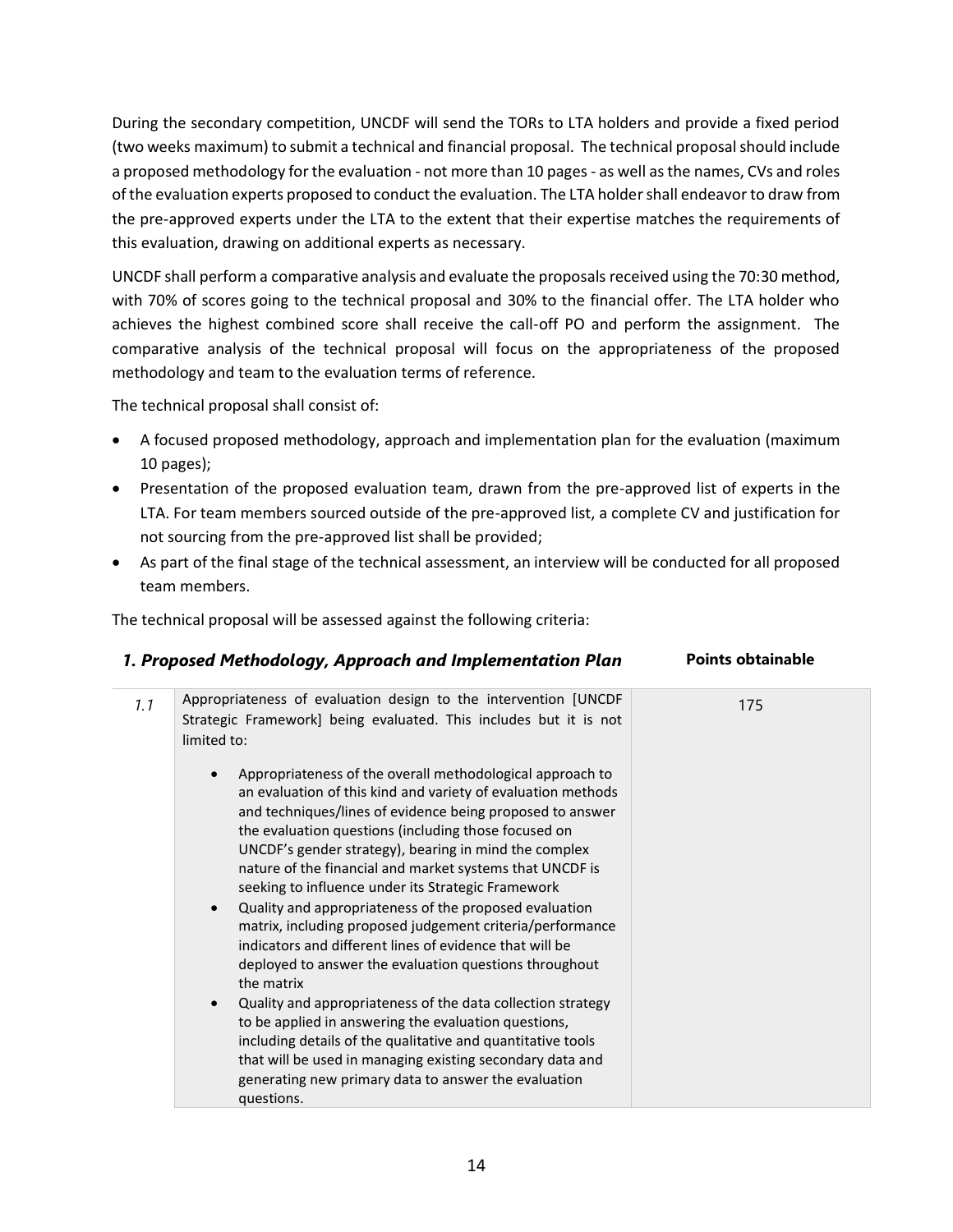|     | $\bullet$ | Appropriateness of the proposed data analysis strategy,<br>including plans to transform the analysis and aggregation of<br>data into evaluation findings                                                                                                                                                   |     |
|-----|-----------|------------------------------------------------------------------------------------------------------------------------------------------------------------------------------------------------------------------------------------------------------------------------------------------------------------|-----|
| 1.2 |           | • Extent to which the proposal highlights how the<br>evaluation will meet the requirements of an institutional<br>evaluation of UNCDF's various gender policies and<br>frameworks in line with the UNEG quidelines on<br>evaluating institutional gender mainstreaming linked to<br>the SWAP <sup>14</sup> | 100 |
| 1.3 | $\bullet$ | A detailed evaluation work plan for conducting the<br>evaluation, showing the overall time commitment for<br>the evaluation, as well as specific activities and time<br>allocated to each individual team member.                                                                                          | 75  |
|     |           | Total Section 1                                                                                                                                                                                                                                                                                            | 350 |

|  |  | 2. Management Structure and Key Personnel |  | <b>Points</b> |
|--|--|-------------------------------------------|--|---------------|
|--|--|-------------------------------------------|--|---------------|

|     |                                                                                                                                                                                                                                                                                                                                                                                                                                                                                                                                                          | obtainable |
|-----|----------------------------------------------------------------------------------------------------------------------------------------------------------------------------------------------------------------------------------------------------------------------------------------------------------------------------------------------------------------------------------------------------------------------------------------------------------------------------------------------------------------------------------------------------------|------------|
| 2.1 | Responsiveness of the proposed evaluation team to the team composition set out in the<br>Terms of Reference.                                                                                                                                                                                                                                                                                                                                                                                                                                             | 350        |
|     | In the event that the LTA holder wants to propose the engagement of experts that are not in<br>the pre-approved list of experts in the LTA, the LTA holder shall : (a) submit a complete CV<br>that UNCDF will review; and (b) paying attention to the specific expert profiles being sought<br>in the evaluation ToR, provide a justification as to why an expert outside of the pre-approved<br>list is being proposed. Both documents shall be reviewed by UNCDF and shall be considered<br>in the determination of rating of the Technical Proposal. |            |
|     | In case where the non pre-approved proposed experts do not meet the requirements as set-<br>out both in the LTA scoring grid and call-off terms of reference, UNCDF reserves the right to<br>request submission of CVs that meet the both those sets of criteria                                                                                                                                                                                                                                                                                         |            |
|     | The specific expert profiles include:                                                                                                                                                                                                                                                                                                                                                                                                                                                                                                                    |            |
|     | i) 1 Team Leader and evaluation expert with experience in evaluating Strategic Plans of<br>international organisations                                                                                                                                                                                                                                                                                                                                                                                                                                   | 130        |
|     | ii) 2 development finance experts with specific expertise and experience in each of UNCDF's<br>two thematic practice areas of local development finance and digital inclusive and<br>knowledge of the different development finance modalities that UNCDF uses to achieve its<br>results (grants, loans, guarantees, technical assistance etc)                                                                                                                                                                                                           | 130        |
|     | 3) 1 gender expert with experience in international development finance as applied to<br>gender equality and women's economic empowerment initiatives and who is ideally<br>knowledgeable about the UN's System-Wide Action Plan and the steps being taken by UN                                                                                                                                                                                                                                                                                         | 90         |
|     |                                                                                                                                                                                                                                                                                                                                                                                                                                                                                                                                                          |            |

<sup>14</sup> http://www.uneval.org/document/detail/2133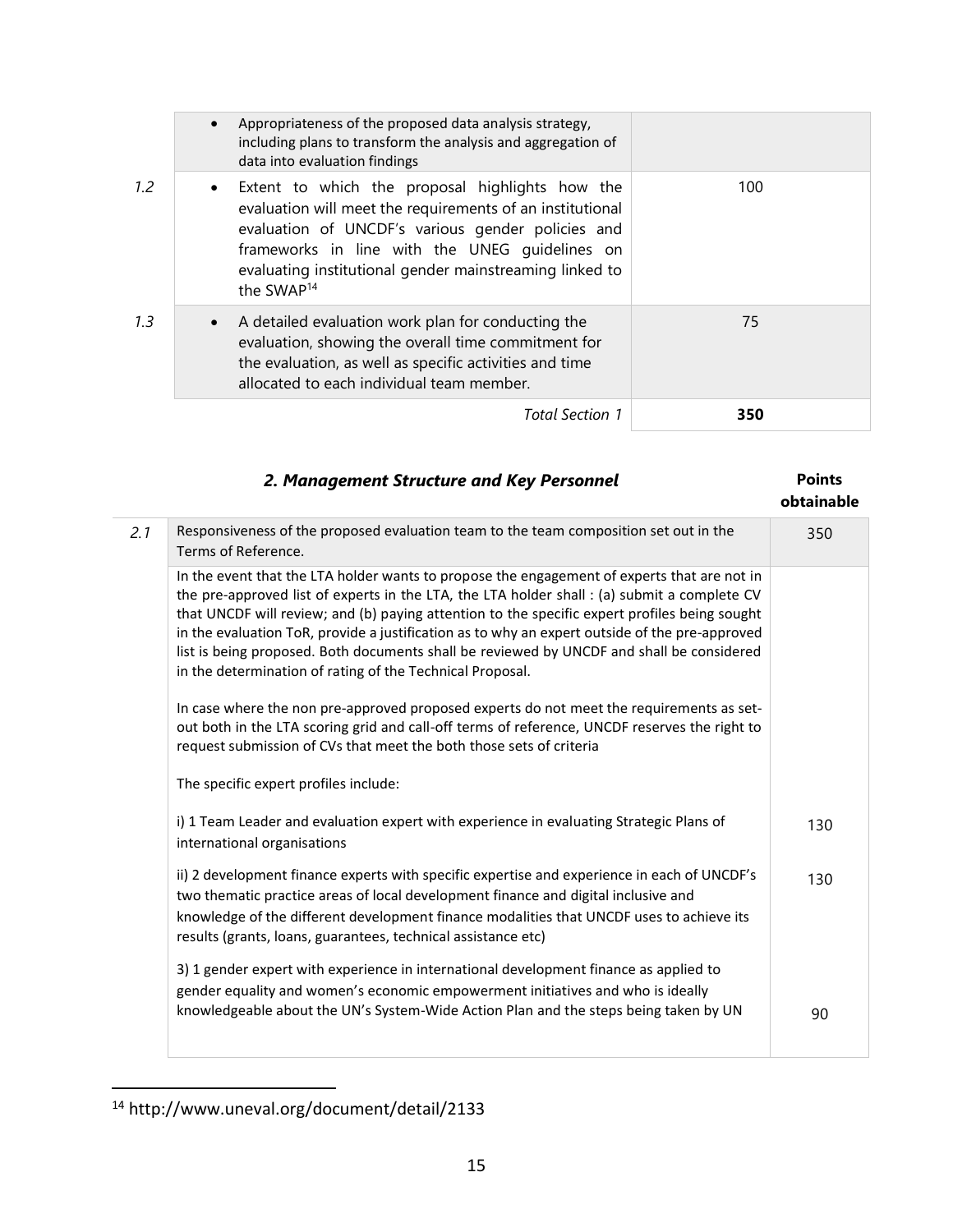| agencies to roll out strategies, policies and procedures to meet the objectives of gender-<br>responsive economic development in UNCDF's partner countries |  |
|------------------------------------------------------------------------------------------------------------------------------------------------------------|--|
| Total Section 2   350                                                                                                                                      |  |

Only firms totaling > 490 points out of 700 points during the first step of the technical evaluation will be invited to the interview.

| 3. Interview | <b>Points obtainable</b> |
|--------------|--------------------------|
|              |                          |

| 3.1 | Clarity of presentation and understanding of the<br>proposed methodology and evidence of clear division of<br>labour within the team | 150 |
|-----|--------------------------------------------------------------------------------------------------------------------------------------|-----|
| 3.2 | Quality of responses to follow up questions during the<br>interview                                                                  | 150 |
|     | <b>Total Section 3</b>                                                                                                               | 300 |

## **9. Impartiality requirements**

We take the opportunity to remind potential bidders that in line with UN norms and standards for evaluation, the ability of the evaluation team to conduct and independent and impartial evaluation is a pre-requisite. With this in mind, interested bidders should ensure that members of the proposed evaluation team have not had previous experience of working with UNCDF in the implementation of its 2018 – 2021 Strategic Framework nor that they have any plans to do so in the remaining year of its implementation.

#### **10. Price and schedule of payments**

The technical proposal cannot include any information on costs. The financial proposal should provide a detailed costing for the scope of work and deliverables described for the above-mentioned evaluation. The Financial Proposal should list all major cost components associated with the services and a detailed breakdown of costs, including fees, travel costs, per diem etc). All outputs and activities described in the offer must be priced separately on a one-to-one correspondence.

Any output and activities described in the offer but not priced in the Financial Proposal shall be assumed to be included in the price of other activities, or items, as well as in the final total price.

Schedule of payments:

- 30% of the contract upon submission of the finalized Evaluation Plan
- 35% of the contract upon submission of the draft evaluation report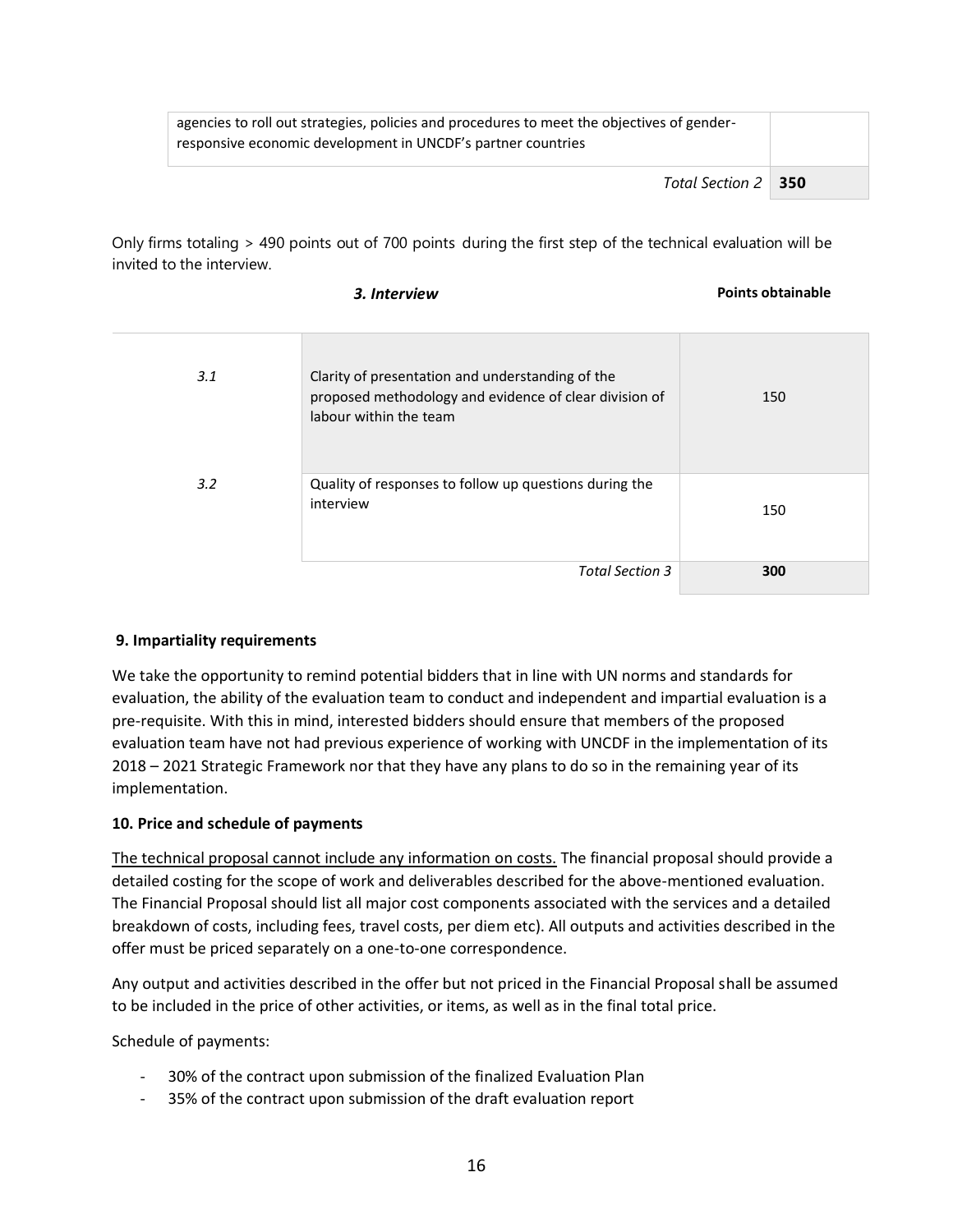- 35% of the contract upon approval of the final evaluation report and completion of final HQ debriefing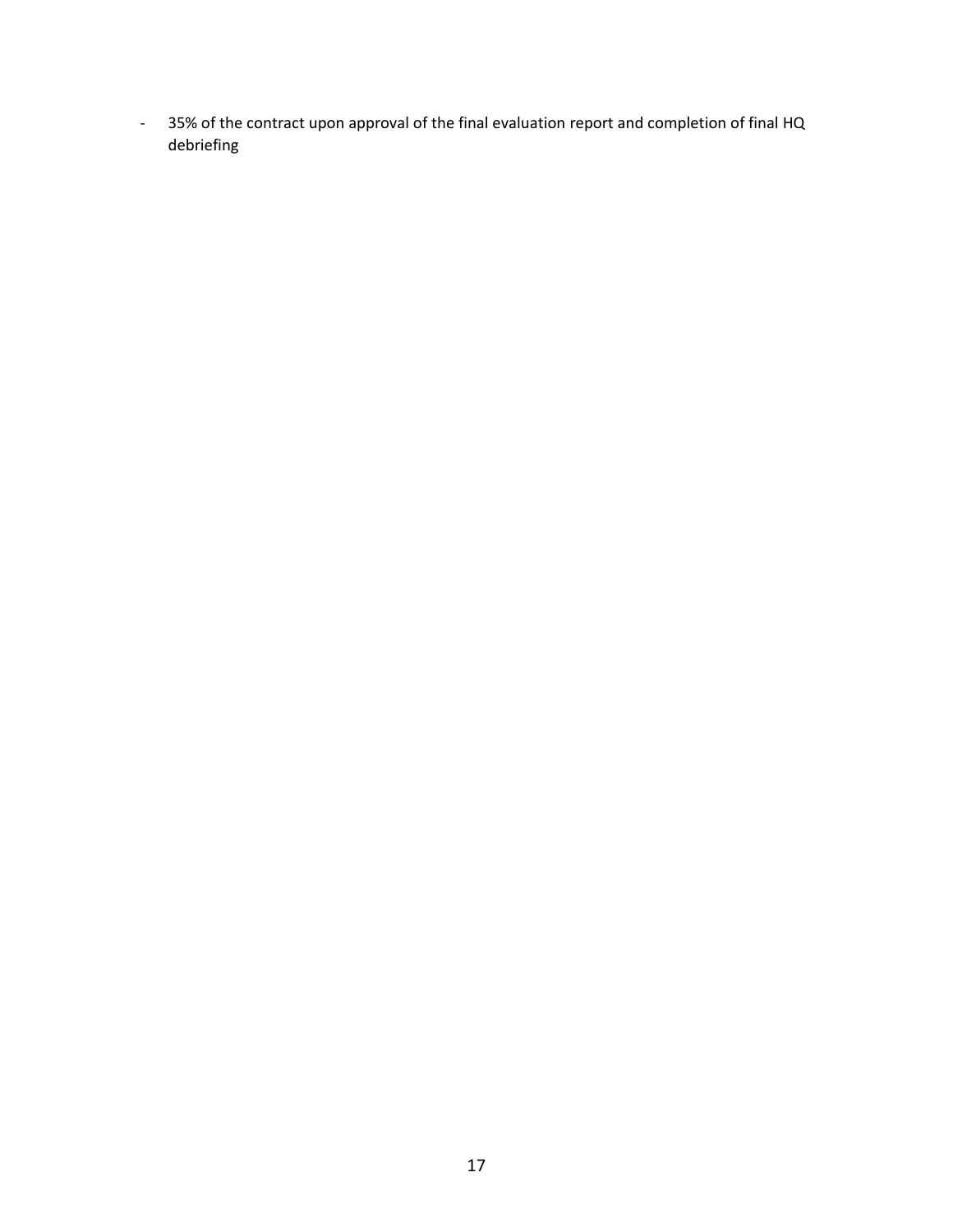# Annex 1. Quality Grid for UNCDF Evaluations

Г

Following UNDP's Evaluation Policy, to which UNCDF is party, all external evaluations commissioned by UNCDF's Evaluation Unit are subject to external quality control by UNDP's Independent Evaluation Office. Bidders are requested to respect the elements of this quality assessment tool in coming up with their proposed approach for the evaluation. Full details of previous UNCDF evaluations can be found here: https://erc.undp.org/evaluation/units/255

| TOR and Design (Weight 15%)                                                                            |
|--------------------------------------------------------------------------------------------------------|
| 1. Do the Terms of Reference clearly outline the focus for the evaluation in a logical and realistic   |
| manner?                                                                                                |
| 2. Do the Terms of Reference detail timescales and budgets for the evaluation?                         |
| 3. Does the TOR clearly outline the evaluation's planned approach?                                     |
| 4. Is the proposed outline of the evaluation approach and methodology clearly detailed in the ToR?     |
| 5. Does the ToR request the evaluator to include gender and vulnerable group issues within the         |
| evaluation?                                                                                            |
| Report and Methodology (Weight 30%)                                                                    |
| <b>STRUCTURE</b>                                                                                       |
| 1. Is the evaluation report well-balanced and structured?                                              |
| 2. Does the Evaluation report clearly address the objectives of the evaluation as outlined in the ToR? |
| <b>METHODOLOGY</b>                                                                                     |
| 3. Is the evaluation's methodological approach clearly outlined?                                       |
| 4. Is the nature and extent of the project/programmes stakeholders or partnerships and their role      |
| and involvement in the project/programme explained adequately?                                         |
| 5. Does the Evaluation clearly assess the level of RELEVANCE of the intervention?                      |
| 6. Does the Evaluation clearly assess the level of EFFECTIVENESS of the intervention?                  |
| 7. Does the Evaluation clearly assess the level of EFFICIENCY of the intervention?                     |
| 8. Does the Evaluation clearly assess the level of SUSTAINABILITY of the intervention?                 |
| <b>DATA COLLECTION</b>                                                                                 |
| 9. Are data collection methods and analysis clearly outlined?                                          |
| 10. Is the data collection approach and analysis adequate for scope of the evaluation?                 |
| 11. Are any changes to the evaluation approach or limitations in implementation during the             |
| evaluation mission clearly outlined and explained?                                                     |
| <b>REPORT CONTENT</b>                                                                                  |
| 12. As relevant, does the evaluation draw linkages to the UNDP country programme strategy and/or       |
| 13. As relevant, does the evaluation draw linkages to related National government strategies and       |
| plans in the sector/area of support?                                                                   |
|                                                                                                        |

14. Doesthe evaluation detail programme/ project funding and provide funding data?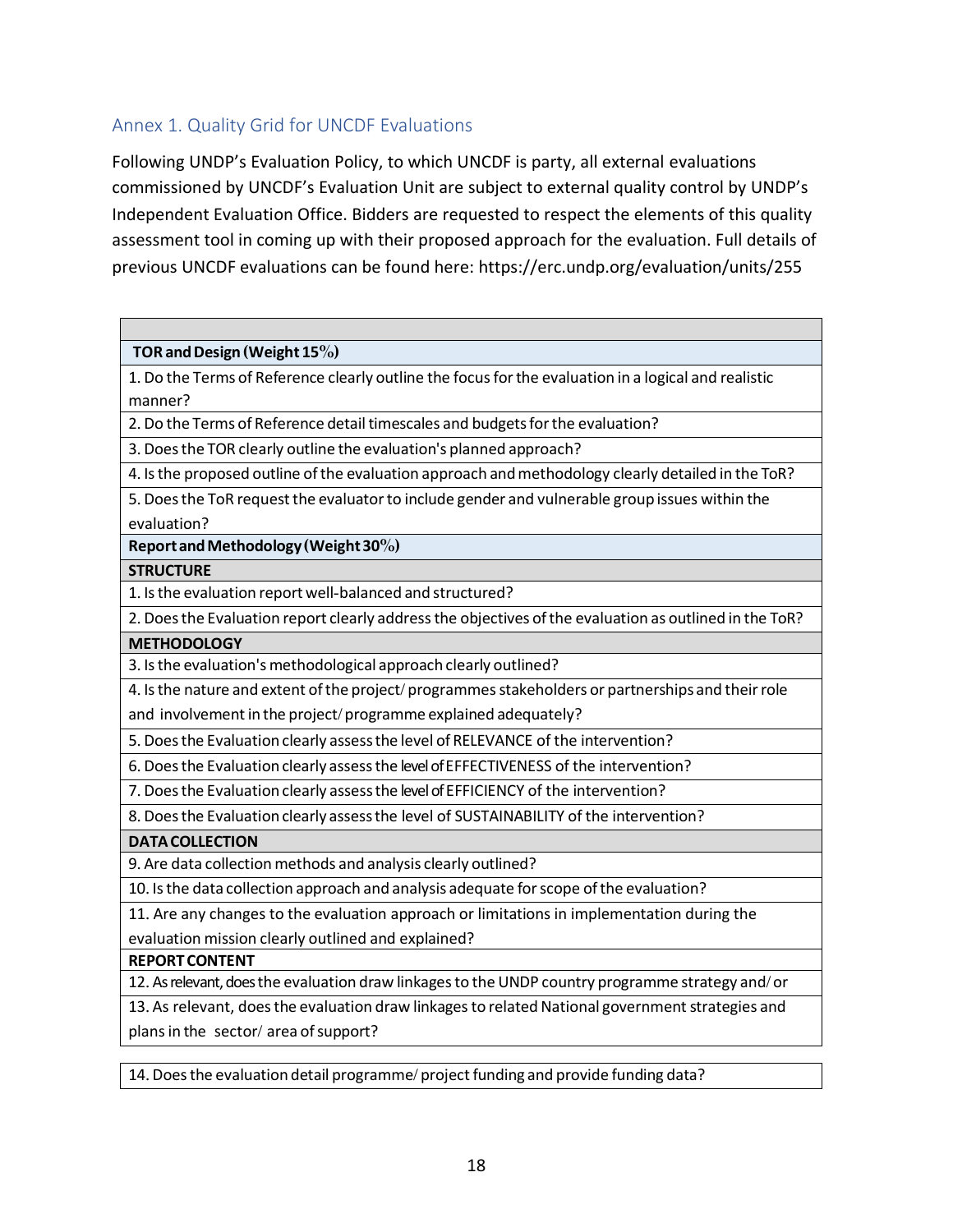15. Doesthe evaluation include an assessment ofthe projects M&E design, implementation and overall quality?

16. Are all indicators in the logical framework assessed individually, with final achievements noted?

#### **Crosscutting(Weight15%)**

1. Are human rights, disabilities, minorities and vulnerable group issues addressedwhere relevant?

2. Does the report discuss poverty/environment nexus or sustainable livelihoods issues, as relevant?

3 . Doesthe report discuss disasterrisk reduction and climate change mitigation and adaptation issues where relevant?

4. Doesthe report discuss crisis prevention and recovery issues, as where relevant?

5. Are the principles and policy of gender equality and the empowerment of women (GEEW)

integrated in the evaluation scope and indicators, as relevant?

6. Doesthe Evaluation's Criteria and EvaluationQuestionsspecifically address how GEEW has been integrated into the design, planning, implementation ofthe intervention and the results achieved, as relevant?

7. Are gender-responsive Evaluation methodology, Methods and tools, and Data Analysis Techniques selected?

8. Do the evaluation findings, conclusions and recommendation take gender equality and the empowermentofwomen (GEEW) aspectsinto consideration?

9. Doesthe evaluation draw linkagesto the SDGs and relevant targets and indicatorsforthe area being evaluated?

**EvaluationFindings, Conclusions andRecommendations(Weight40%)**

**FINDINGSANDCONCLUSIONS**

11. Are any changesto the evaluation approach orlimitationsin implementation during the evaluation mission clearly outlined and explained?

**REPORTCONTENT**

12. Doesthe evaluation draw linkagesto the UNDP country programme strategy and/or UNDAF?

13. Does the Evaluation draw linkages to related National government strategies and plans in the sector/area of support?

14. Doesthe evaluation detail programme/ project funding and provide funding data?

15. Doesthe evaluation include an assessment ofthe projects M&E design, implementation and overall quality?

16. Are all indicatorsin the logical framework assessed individually, with final achievements noted?

**Crosscutting(Weight15%)**

1. Are human rights, disabilities, minorities and vulnerable group issues addressedwhere relevant?

2. Does the report discuss poverty/environment nexus or sustainable livelihoods issues, as relevant?

3.Doesthe report discuss disaster risk reduction and climate change mitigation and adaptation issues where relevant?

4. Doesthe report discuss crisis prevention and recovery issues, as where relevant?

5. Are the principles and policy of gender equality and the empowerment of women (GEEW)

integrated in the evaluation scope and indicators, as relevant?